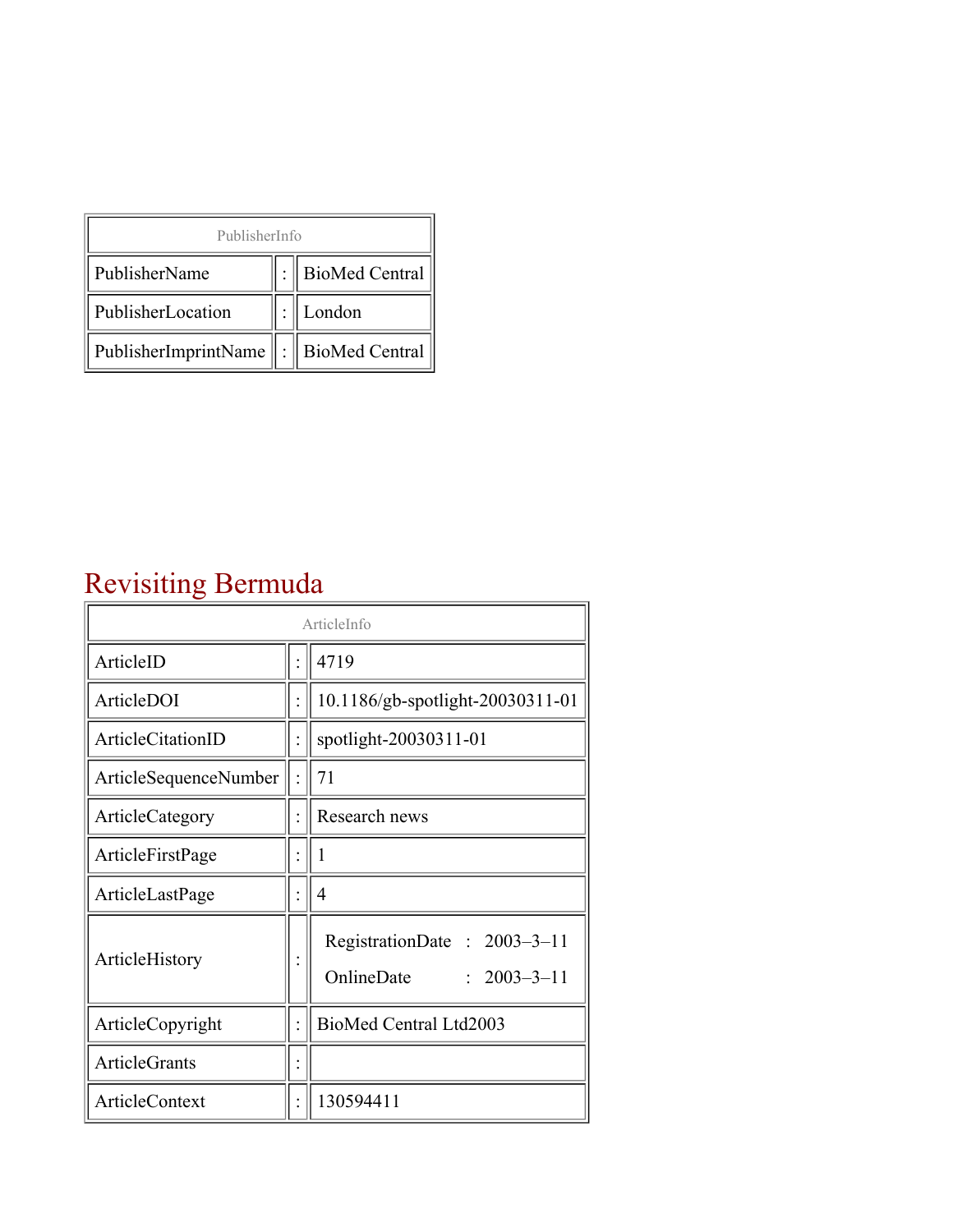Top genome scientists are emphatically reaffirming the requirement that large-scale DNA sequence producers release their data to all other researchers immediately after they generate it, and urging vast expansion of this obligatory pre-publication data-sharing.

The principle, they say, should include all sequence data and should be extended to other international collaborative projects such as the [Mammalian Gene Collection,](#page-3-0) the [SNP Consortium,](#page-3-1) the [International](#page-3-2) [HapMap Project](#page-3-2) - and perhaps eventually to other "community resource projects," such as large-scale protein structure determination or gene expression analysis. The policy might also apply to microbial sequencing, even when a sequence is generated in a single small lab.

At present, the US [National Human Genome Research Institute](#page-3-3) (NHGRI) and other genome funders call upon the large-scale sequencers they support to release sequence assemblies larger than 2 kb into the public databases within 24 hours; raw shotgun sequences must be released within a week. Other researchers are permitted to use these publicly available data for all purposes before the sequence producer has published, with the exception of "publication of the results of a complete genome sequence assembly or other large-scale analyses."

NHGRI recently posted a [draft update](#page-3-4) to the policy on its Web site and is asking for comments by April 25 on a proposed revision of the rules, known as the [Bermuda Principles,](#page-3-5) first formulated in 1996. The draft "reaffirms and extends" NHGRI's "commitment to the Bermuda Principles for all types of large-scale DNA sequence data sets, including those that were not considered when the Bermuda Principles were originally devised."

The policy requiring assemblies of 2 kb to be deposited within 24 hours and raw sequence within a week would remain in force, though the publication exception has been dropped. In its place, the document encourages producers to recognize that even if the sequence data are occasionally used in ways that violate normal standards of scientific etiquette, unconditional release is a necessary risk because the benefits of immediate release are "considerable."

Sequence users are in turn reminded that they "are expected to acknowledge the source of the sequence data through the use of appropriate citations" and urged to recognize that producers have a legitimate interest in publishing their own data.

The immediate need to revise the rules arose from what NHGRI director Francis Collins calls breaches of scientific etiquette involving pre-publication data. "A paper would appear describing the sequence of an organism where the authors had not produced a single base pair of that sequence, but had basically analyzed what they could find for free on the web. In a few instances they didn't even acknowledge where they got the information. That's obviously a fairly egregious breach of politeness," Collins told us.

Collins declined to describe specific examples, except to note that some of the questionable papers had not been published because they were spotted by reviewers or editors. But one very public brawl, over publication of data on the protozoan parasite *Giardia lamblia*, was reported in the pages of [Science](#page-3-6) last year (**295:**5558, 1206-1207).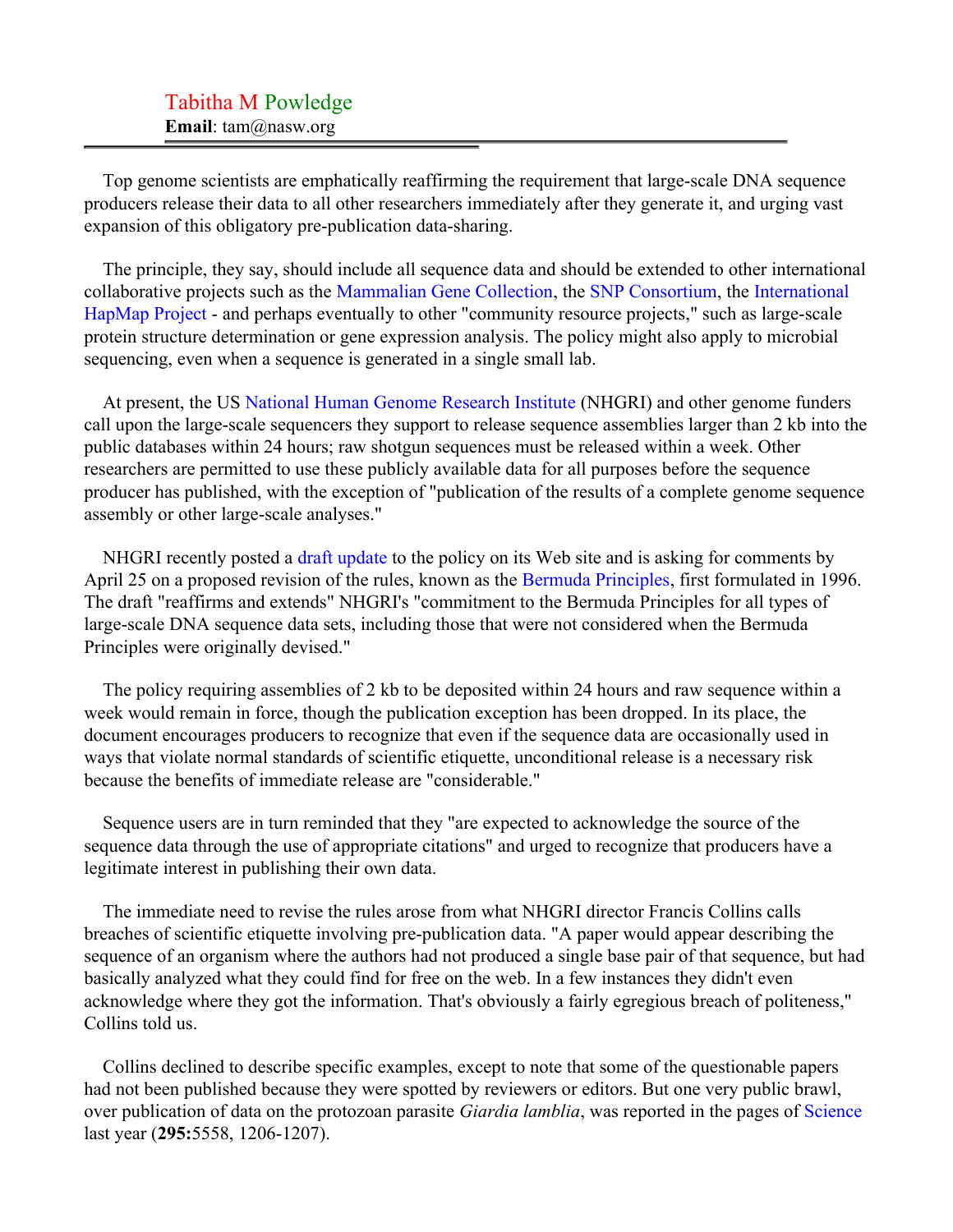The proposed new version of the Bermuda Principles grew out of a January meeting in Florida convened by the [Wellcome Trust](#page-3-7), which drew together some 40 large-scale sequence producers and sequence users - a group that included computational biologists, representatives of the major public databases, journal editors, and scientists interested in other large-scale data sets.

NHGRI is hoping in particular for comments about the pros and cons of extending the principle of speedy pre-publication data sharing to areas that might come under the heading of "community resources," Collins said. "There was a sense that there had not been an adequate discussion yet among those communities because they weren't very well represented at the Florida meeting, which was primarily to talk about DNA sequencing."

One unresolved topic is how to classify microbial genome projects, especially when they are done in a single small lab. Since microbe projects are funded by several US agencies, the question should probably be decided by the existing interagency committee on microbial genomes, Collins said. "My hope would be that they would strongly endorse it. Most of those sequences are primarily done to benefit the broader science community, which means they ought to fit this definition of a community resource project pretty well."

"The key term is what constitutes a community resource project," Ari Patrinos told us. Patrinos, who participated in the Florida meeting, heads the [Office of Biological and Environmental Research](#page-3-8) at the Department of Energy, which supports many microbe projects. "If an activity is truly a community resource project, whether it is sequence data or proteomics data or microarray data, I think there's a good argument that Bermuda-like principles need to be adhered to."

That key term is "monopoly," according to Sean Eddy, bioinformaticist at [Washington University](#page-3-9) [School of Medicine](#page-3-9) in St. Louis, who also attended the Florida meeting. The guidelines requiring prepublication data release, he said, are intended to apply only to projects where the results will be of general interest and widely used - and where, because of economies of scale, funding agencies have channeled money to a few supercenters rather than into competitive grants. "This is an unusual case. It only applies to the big expensive monopolistic projects. It does not apply across the board to genomics data in general."

The social altruism of the pre-publication data-sharing rules is "courageous and bold," said another meeting participant, Geoffrey Duyk, chief scientific officer of [Exelixis, Inc.](#page-3-10), of South San Francisco. But he is not so sure they will apply only to big expensive monopolistic projects. While the Florida meeting was mostly about current genome sequencing projects that easily fit that definition, "I do think there was a sense in the room that we need to think about what to do as these large scale technologies become more efficient and less costly," he added.

Duyk forecasts that genome projects will be miniaturized and highly distributed in the future. "Individual labs will be generating what are by historical standards tremendous amounts of data that will be of general and broad interest," he said. "Today it's not possible to do that in an individual lab, but I think there was an embedded wish [at the Florida meeting] that we should think about how that information gets out."